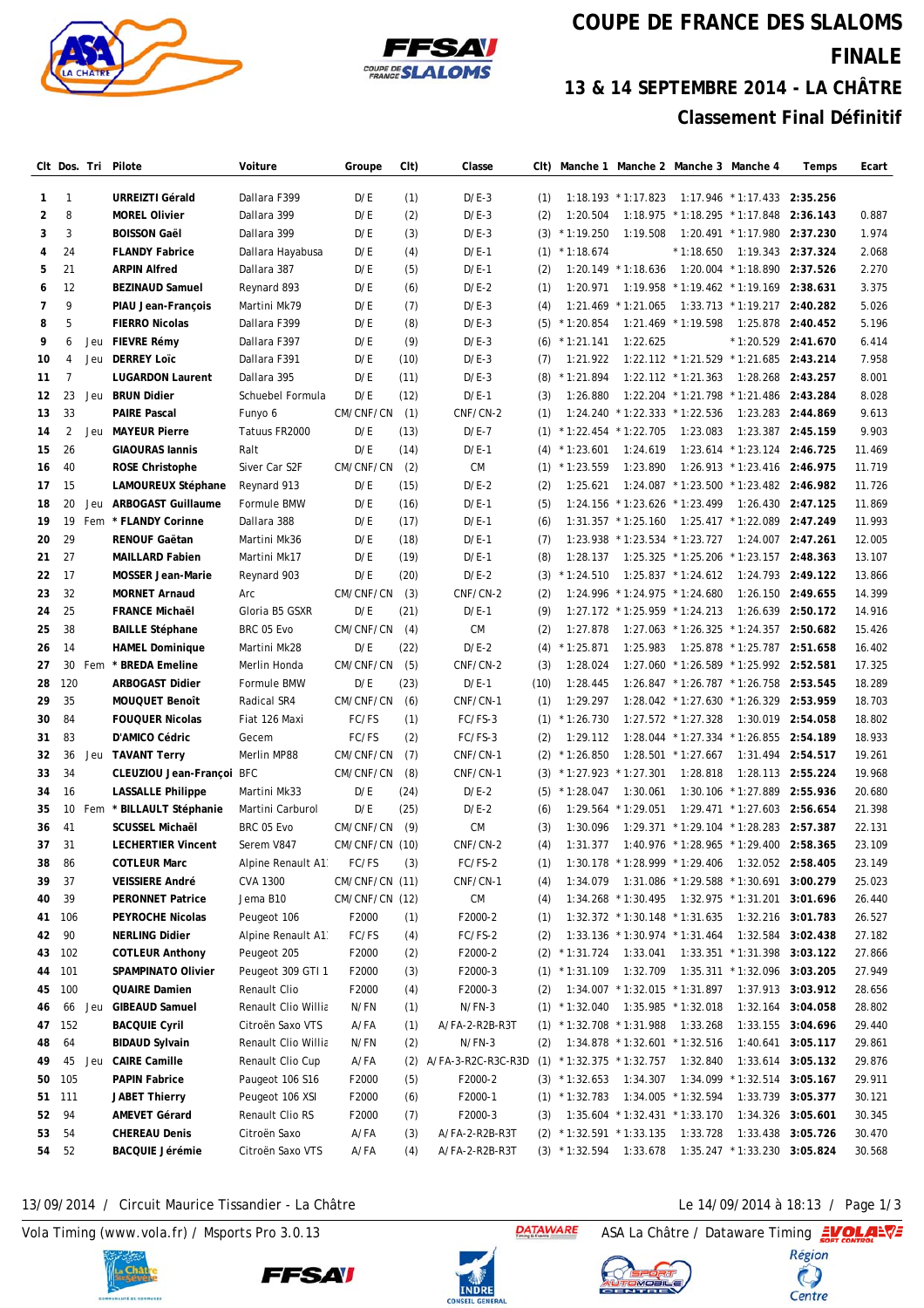



## **COUPE DE FRANCE DES SLALOMS FINALE 13 & 14 SEPTEMBRE 2014 - LA CHÂTRE Classement Final Définitif**

|          | Clt Dos. Tri |     | Pilote                                      | Voiture                             | Groupe        | CIt)        | Classe                  | CIt)       |                                       | Manche 1 Manche 2 Manche 3 Manche 4             |                       |                                           | Temps                                  | Ecart            |
|----------|--------------|-----|---------------------------------------------|-------------------------------------|---------------|-------------|-------------------------|------------|---------------------------------------|-------------------------------------------------|-----------------------|-------------------------------------------|----------------------------------------|------------------|
| 55       | 53           |     | <b>CHARTREUX Laurent</b>                    | Citroën Saxo                        | A/FA          | (5)         | A/FA-2-R2B-R3T          | (4)        | $*1:32.435$                           |                                                 | $1:34.081$ * 1:33.673 |                                           | 1:34.073 3:06.108                      | 30.852           |
| 56       | 28           |     | <b>MERLIER Franck</b>                       | PB Suzuki                           | D/E           | (26)        | $D/E-1$                 | (11)       | 1:35.093                              |                                                 |                       | $1:39.576$ * 1:33.161 * 1:33.072 3:06.233 |                                        | 30.977           |
| 57       | 44           |     | <b>ANDRE David</b>                          | Renault Clio Willia                 | A/FA          | (6)         | A/FA-3-R2C-R3C-R3D      | (2)        |                                       | 1:35.156 * 1:33.262 * 1:33.270                  |                       |                                           | 1:34.048 3:06.532                      | 31.276           |
| 58       | 110          |     | <b>DUSSOULIER Fabrice</b>                   | Renault Twingo                      | F2000         | (8)         | F2000-1                 | (2)        | 1:36.425                              | $*1:32.601$                                     |                       | 1:33.972 * 1:33.932 3:06.533              |                                        | 31.277           |
| 59       | 55           |     | <b>TOURON Jean-Marc</b>                     | Citroën Saxo Cup                    | A/FA          | (7)         | A/FA-2-R2B-R3T          | (5)        | 1:33.813                              | 1:33.585                                        |                       | $*1:33.303 * 1:33.287$                    | 3:06.590                               | 31.334           |
| 60       | 49           |     | <b>THILLAC Grégory</b>                      | Renault Clio Willia                 | A/FA          | (8)         | A/FA-3-R2C-R3C-R3D      | (3)        |                                       | 1:33.684 * 1:33.389                             |                       | $1:34.137$ * 1:33.308                     | 3:06.697                               | 31.441           |
| 61       | 88           |     | <b>GUENEE Pascal</b>                        | Renault Dauphine                    | FC/FS         | (5)         | FC/FS-2                 | (3)        |                                       | $1:35.073$ * 1:33.218                           |                       | $1:34.207$ * 1:33.578                     | 3:06.796                               | 31.540           |
| 62       | 98           |     | <b>FLEURY Anthony</b>                       | Renault Clio RS                     | F2000         | (9)         | F2000-3                 | (4)        |                                       | $1:36.232$ * 1:33.967 * 1:33.124                |                       | 1:34.891                                  | 3:07.091                               | 31.835           |
| 63       | 87           |     | <b>ENGHOFFER Daniel</b>                     | Alpine Renault A1                   | FC/FS         | (6)         | FC/FS-2                 | (4)        |                                       | $1:34.862$ * 1:33.365                           |                       | 1:35.206 * 1:33.848                       | 3:07.213                               | 31.957           |
| 64       | 103          |     | <b>GUEZENNEC Cédric</b>                     | Honda Civic Azuril                  | F2000         | (10)        | F2000-2                 | (4)        |                                       | $1:36.520$ * $1:33.587$                         |                       | 1:34.339 * 1:33.761 3:07.348              |                                        | 32.092           |
| 65       | 108          |     | <b>VARDANEGA David</b>                      | Citroën Saxo VTS                    | F2000         | (11)        | F2000-2                 | (5)        | 1:34.265                              | $*1:33.963$                                     | $*1:33.489$           |                                           | 1:34.431 3:07.452                      | 32.196           |
| 66       | 48           |     | <b>SANCEY Cédric</b>                        | Renault Clio Cup                    | A/FA          | (9)         | A/FA-3-R2C-R3C-R3D      | (4)        | $*1:33.665$                           | 1:35.895                                        | $*1:34.097$           |                                           | 1:37.733 3:07.762                      | 32.506           |
| 67       | 99           |     | <b>HEYBERGER Eric</b>                       | Renault Clio RS                     | F2000         | (12)        | F2000-3                 | (5)        | 1:35.791                              |                                                 |                       | 1:36.301 * 1:34.457 * 1:33.472 3:07.929   |                                        | 32.673           |
| 68       | 51           |     | <b>ALLARD Christophe</b>                    | Citroën Saxo Cup                    | A/FA          | (10)        | A/FA-2-R2B-R3T          | (6)        | $*1:33.836$                           | 1:34.683                                        |                       | 1:34.641 * 1:34.241 3:08.077              |                                        | 32.821           |
| 69       | 43           |     | <b>MARTIN Sébastien</b>                     | Mitsubishi Lancer                   | A/FA          | (11)        | $A/FA-4$                | (1)        | $*1:33.064$                           | 1:35.708                                        |                       | 1:48.498 * 1:35.442 3:08.506              |                                        | 33.250           |
| 70       | 109          |     | <b>BOXBERGER Julien</b>                     | Peugeot 205 Rally                   | F2000         | (13)        | F2000-1                 | (3)        |                                       | $1:35.457$ * 1:34.437                           |                       | $1:34.821$ * 1:34.169                     | 3:08.606                               | 33.350           |
| 71       | 104          |     | <b>MORNET Francis</b>                       | Citroën BX 16TRS                    | F2000         | (14)        | F2000-2                 | (6)        | 1:35.828                              |                                                 |                       | $1:35.141$ * $1:34.219$ * $1:34.590$      | 3:08.809                               | 33.553           |
| 72       | 11           | Fem | * HOYAU Marise                              | JPH                                 | D/E           | (27)        | $D/E-2$                 | (7)        | $*1:34.373$                           | 1:35.671                                        |                       | 1:35.644 * 1:34.436 3:08.809              |                                        | 33.553           |
| 73       | 22           |     | <b>BOURSAUT Sébastien</b>                   | Martini Mk59                        | D/E           | (28)        | $D/E-1$                 | (12)       | 1:37.210                              | 1:39.956                                        |                       | $*1:35.030 * 1:34.293 * 3:09.323$         |                                        | 34.067           |
| 74       | 47           |     | PERRON Mickaël                              | Renault Clio Cup                    | A/FA          |             | (12) A/FA-3-R2C-R3C-R3D | (5)        |                                       | $*1:34.402 * 1:35.192$                          | 1:36.252              | 1:37.144                                  | 3:09.594                               | 34.338           |
| 75       | 65           | Jeu | <b>CARLIN Cyril</b>                         | Renault Clio                        | N/FN          | (3)         | N/FN-3                  | (3)        |                                       | 1:37.807 * 1:35.584 * 1:34.352                  |                       |                                           | 1:38.500 3:09.936                      | 34.680           |
| 76       | 18           | Fem | * ENGHOFFER Michèle                         | Martini Mk79                        | D/E           | (29)        | $D/E-1$                 | (13)       |                                       | $1:36.139$ * 1:35.952 * 1:34.264                |                       |                                           | 1:36.172 3:10.216                      | 34.960           |
| 77       | 81           |     | Jeu MEYER Maxime                            | Citroën AX GTI                      | N/FN          |             | N/FN-1-R1A              | (1)        |                                       | $1:36.625$ * 1:35.014                           | 1:37.466              | $*1:35.972$ 3:10.986                      |                                        | 35.730           |
| 78       | 78           |     |                                             |                                     | N/FN          | (4)         | N/FN-1-R1A              |            |                                       | $*1:35.796 * 1:35.506$                          | 1:36.494              |                                           | 1:36.161 3:11.302                      | 36.046           |
|          | 62           | Jeu | <b>BOUDEAU Christophe</b>                   | Citroën AX GTI                      |               | (5)         | N/FN-4                  | (2)        |                                       |                                                 |                       |                                           |                                        | 36.124           |
| 79       | 95           |     | <b>ROY Mathieu</b>                          | Renault 5 GT Turb                   | N/FN          | (6)         | F2000-3                 | (1)        | 1:36.368                              | 1:36.815                                        | 1:39.288              | $*1:35.636 * 1:35.744$                    | 3:11.380                               | 36.834           |
| 80<br>81 | 67           |     | <b>BARBIER Nicolas</b><br><b>KUEHN Rémy</b> | Renault Clio<br>Renault Clio        | F2000<br>N/FN | (15)<br>(7) | N/FN-3                  | (6)<br>(4) | $*1:38.469 * 1:33.621$<br>$*1:35.604$ | 1:38.765                                        | $*1:36.538$           | 1:37.978                                  | 3:12.090<br>3:12.142                   | 36.886           |
|          | 50           |     | <b>VIGNEUX Franck</b>                       |                                     |               |             | (13) A/FA-3-R2C-R3C-R3D |            | 1:37.003                              | $*1:35.812$                                     |                       |                                           |                                        | 37.083           |
| 82       | 59           |     |                                             | Renault Clio Cup I                  | A/FA          |             | $A/FA-1$                | (6)        |                                       |                                                 |                       | 1:36.772 * 1:36.527 3:12.339              |                                        | 37.101           |
| 83       |              |     | <b>SANCEY Laurent</b>                       | Peugeot 106 XSI                     | A/FA          | (14)        |                         | (1)        | 1:37.508                              | 1:39.535                                        |                       | $*1:36.261 * 1:36.096$ 3:12.357           |                                        |                  |
| 84       | 107          |     | RAYNARD Jérôme                              | Citroën Saxo                        | F2000         | (16)        | F2000-2                 | (7)        |                                       | $*1:35.943 * 1:36.470$                          | 1:36.567              |                                           | 1:39.717 3:12.413                      | 37.157           |
| 85       | 76           |     | <b>LARET Mickaël</b>                        | Citroën Saxo VTS                    | N/FN          | (8)         | N/FN-2-R1B-N2Série      | (1)        |                                       | $1:37.098$ * 1:36.628 * 1:36.003                |                       | 1:36.964                                  | 3:12.631                               | 37.375           |
| 86       | 79<br>80     |     | <b>GHESQUIERE Eric</b>                      | Citroën AX GTI                      | N/FN          | (9)         | N/FN-1-R1A              | (3)        | $*1:36.356$                           |                                                 | 1:39.049 * 1:36.460   |                                           | 1:38.507 3:12.816<br>1:37.612 3:13.005 | 37.560<br>37.749 |
| 87       | 72           |     | <b>LESCUYER Anthony</b>                     | Citroën AX GTI                      | N/FN<br>N/FN  | (10)        | N/FN-1-R1A              | (4)        | 1:37.758                              | $*1:36.737 * 1:36.268$<br>$1:36.722$ * 1:36.433 |                       | 1:38.584 * 1:36.588 3:13.021              |                                        | 37.765           |
| 88       |              |     | <b>CROSET Alexandre</b>                     | Peugeot 106                         |               | (11)        | N/FN-2-R1B-N2Série      | (2)        |                                       |                                                 | 1:36.838              |                                           |                                        |                  |
| 89       | 97           |     | <b>CARON Thomas</b><br>* BOURSAUT Karine    | Renault 5 GT Turb                   | F2000         | (17)        | F2000-3                 | (7)        | $*1:34.141$                           | $1:36.807$ * 1:36.550                           |                       | $*1:36.791$ 3:13.341                      |                                        | 38.085           |
| 90       | 122 Fem      |     | <b>THOLLON Cédrik</b>                       | Martini Mk59                        | D/E           | (30)        | $D/E-1$                 | (14)       |                                       |                                                 | 1:40.058              | $*1:39.203$ 3:13.344                      |                                        | 38.088           |
| 91       | 82           |     |                                             | Peugeot 106 Rally                   | N/FN          | (12)        | N/FN-1-R1A              | (5)        | 1:38.108                              |                                                 |                       | 1:37.079 * 1:36.957 * 1:36.572 3:13.529   |                                        | 38.273           |
| 92       | 74           |     | <b>HRONIK Olivier</b>                       | Citroën Saxo VTS                    | N/FN          | (13)        | N/FN-2-R1B-N2Série      | (3)        | 1:38.964                              |                                                 |                       | 1:37.909 * 1:36.835 * 1:37.419 3:14.254   |                                        | 38.998           |
| 93       | 60           |     | <b>SONNET David</b>                         | Peugeot 205 Rally                   | A/FA          | (15)        | $A/FA-1$                | (2)        |                                       | 1:38.757 * 1:37.722 * 1:37.065                  |                       |                                           | 1:38.422 3:14.787                      | 39.531           |
| 94       | 92           |     | MICHEL Stéphane                             | Simca Rallye III<br>Simca Rallye II | FC/FS         | (7)         | FC/FS-1                 | (1)        |                                       | $1:45.273$ * 1:37.471                           |                       | $1:38.051$ * 1:37.961 3:15.432            |                                        | 40.176           |
| 95       | 93           |     | <b>VIDAL Jean-Pierre</b>                    |                                     | FC/FS         | (8)         | FC/FS-1                 | (2)        |                                       | $1:39.760$ * 1:38.169                           |                       | 1:39.859 * 1:37.534                       | 3:15.703                               | 40.447           |
| 96       | 58           |     | <b>PAPE Philippe</b>                        | Citroën AX GTI                      | A/FA          | (16)        | $A/FA-1$                | (3)        |                                       | 1:40.346 * 1:37.659 * 1:38.534                  |                       | 1:38.748                                  | 3:16.193                               | 40.937           |
| 97       | 57           | Jeu | <b>MAHIEU Christophe</b>                    | Peugeot 205 Rally                   | A/FA          | (17)        | $A/FA-1$                | (4)        | 1:40.941                              |                                                 |                       | 1:39.799 * 1:38.361 * 1:37.849 3:16.210   |                                        | 40.954           |
| 98       | 71           |     | Fem * LOPEZ Majorie                         | Peugeot 106 S16                     | N/FN          | (14)        | N/FN-2-R1B-N2Série      | (4)        | $*1:38.176$                           | 1:39.163                                        |                       | 1:39.161 * 1:38.255 3:16.431              |                                        | 41.175           |
| 99       | 63           | Jeu | <b>VERLINDEN Clément</b>                    | Renault 5 GT Turb                   | N/FN          | (15)        | N/FN-4                  | (2)        | 1:38.534                              |                                                 |                       | 1:39.785 * 1:38.510 * 1:38.031 3:16.541   |                                        | 41.285           |
|          | 100 75       |     | <b>KUEHN Thierry</b>                        | Peugeot 106 S16                     | N/FN          | (16)        | N/FN-2-R1B-N2Série      | (5)        | $*1:38.856 * 1:38.260$                |                                                 | 1:39.264              |                                           | 1:39.261 3:17.116                      | 41.860           |
|          | 101 46       |     | <b>GEIGER Claude</b>                        | Opel Kadett                         | A/FA          |             | (18) A/FA-3-R2C-R3C-R3D | (7)        |                                       | 1:42.275 * 1:39.117 * 1:39.057                  |                       |                                           | 1:39.359 3:18.174                      | 42.918           |
|          |              |     | 102 184 Fem * MARIDOR Karine                | Fiat 126 Maxi                       | FC/FS         | (9)         | FC/FS-3                 | (3)        |                                       | $1:42.632$ * 1:38.597                           |                       | 1:40.023 * 1:39.646 3:18.243              |                                        | 42.987           |
|          | 103 68       |     | <b>LAYE Grégory</b>                         | Peugeot 306                         | N/FN          | (17)        | N/FN-3                  |            | $(5)$ * 1:38.878 * 1:39.490           |                                                 | 1:41.980              |                                           | 3:18.368                               | 43.112           |
|          | 104 61       | Jeu | <b>DUREY Charles</b>                        | Renault 5 GT Turb                   | N/FN          | (18)        | N/FN-4                  | (3)        |                                       | 1:42.040 * 1:38.994 * 1:39.827                  |                       |                                           | 1:40.773 3:18.821                      | 43.565           |
|          | 105 89       |     | <b>LAMOUR Daniel</b>                        | Simca Rallye III                    | FC/FS         | (10)        | FC/FS-2                 | (5)        | $*1:40.904$                           |                                                 | 1:44.970 * 1:38.805   |                                           | 1:42.138 3:19.709                      | 44.453           |
|          | 106 69       |     | ZINTHALER Christophe                        | Renault Clio                        | N/FN          | (19)        | $N/FN-3$                | (6)        | 1:43.785                              |                                                 |                       | 1:48.400 * 1:41.371 * 1:39.977 3:21.348   |                                        | 46.092           |
|          | 107 42       |     | LUSARDI Léonard                             | Lotus Elise 111R                    | GT de Série   | (1)         | $GT-1$                  | (1)        |                                       | $1:42.778$ * 1:41.811 * 1:41.151                |                       |                                           | 1:42.050 3:22.962                      | 47.706           |
|          | 108 77       |     | <b>BARON André</b>                          | Peugeot 106 XSI                     | N/FN          | (20)        | N/FN-1-R1A              | (6)        |                                       | $*1:41.022 * 1:42.791$                          | 1:43.056              |                                           | 1:43.693 3:23.813                      | 48.557           |
|          | 109 73       | Jeu | <b>CRUANES Morgan</b>                       | Peugeot 106 XSI                     | N/FN          | (21)        | N/FN-2-R1B-N2Série      |            |                                       | $(6)$ * 1:44.114 * 1:40.000                     | 1:44.682              |                                           | 1:47.847 3:24.114                      | 48.858           |

## 13/09/2014 / Circuit Maurice Tissandier - La Châtre Le 14/09/2014 à 18:13 / Page 2/3

Vola Timing (www.vola.fr) / Msports Pro 3.0.13 ASA La Châtre / Dataware Timing ASA La Châtre / Dataware Timing